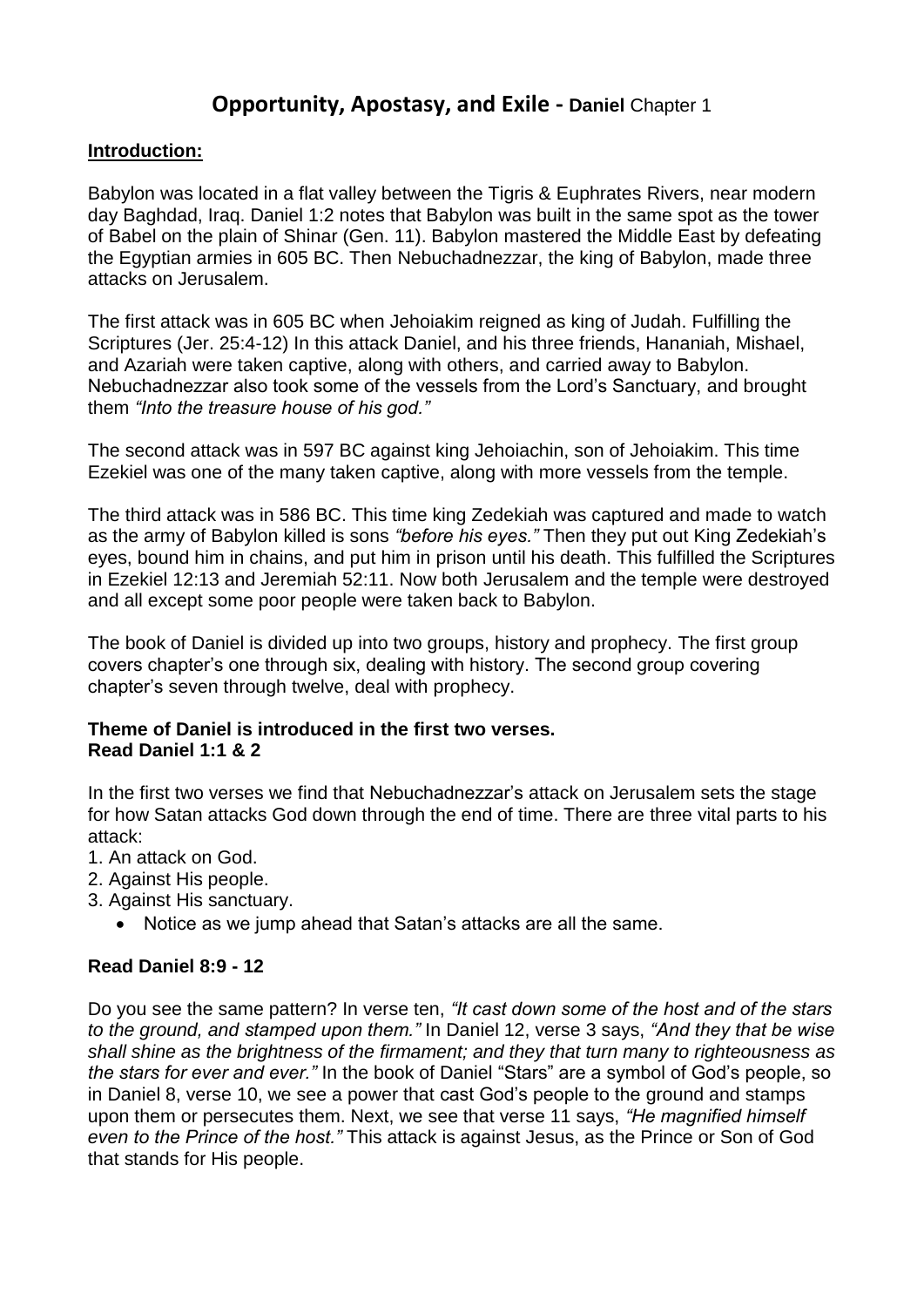The third attack here is also in verse 11, *"And the place of his sanctuary was cast down."*  Here we once again see Satan's attacks on God, His people, and His Sanctuary. Notice it also says in verse 12, *"And it cast down the truth to the ground;"* Obviously, this power was attempting to take the "Truth" away from God's people. In our next passage we jump ahead and see the same pattern of attacks that Satan uses.

## **Read Daniel 11:31-33**

In verse 31 we see our first two attacks. *"They shall pollute the sanctuary…and shall take away the daily sacrifice,"* In the original Hebrew the word *"sacrifice"* was not there. It was supplied by the translators to give a better understanding. By doing this it leads people to believe it was talking about taking away the daily sacrifices of offering a lamb on the altar. But the word *"daily"* in the Hebrew means continual. This is referring to the continual ministry of our High Priest-Jesus Christ. The third attack we see is found in verse 33, *"Yet they shall fall by the sword, and by flame, by captivity, and by spoil, many days."* Here we see the persecution of God's people. So once again we see the strategy of Satan's attacks, against God, His sanctuary, and His people.

With this understanding, let us go back and continue with Daniel chapter 1.

## **Read Daniel 1:3–7**

The captives were treated well. They were fed with the king's food and drink, taught in the best schools. To change their focus of who they were and what their heritage was, their names were changed, from Hebrew names that pointed them to the God of heaven, to Babylonian names attached to the Babylonian gods.

Daniel which means, God is my judge, was changed to Belteshazzer, meaning May Bel protect my life.

Hananiah which means, Jehovah is Gracious, was changed to Shadrach, meaning Command of AKU (moon god).

Mishael which means Who is what God is, was changed to Meshach, meaning Agile or Expeditious.

Azariah which means Whom Jehovah helps, was changed to Abednego, meaning Servant of Nego (god of education).

## **Read Daniel 1:8-12**

This verse is interesting because it shows Daniel's determination, along with his three friends, to keep themselves pure and undefiled by the Babylonian food or customs. It says that Daniel *"Purposed in his heart that he would not defile himself with the portion of the king's meat, nor the wine which he drank."* Daniel, Hananiah, Mishael, and Azariah must have had faithful parents. Proverbs 22:6 says, *"Train up a child in the way he should go: and when he is old, he will not depart from it."* Obviously he had been trained to be loyal to God! It all starts at home!

In foreign countries it was common for the meat and drink to have, beforehand, offered to their idol gods. It could have also been unclean, but, either way Daniel did what was right in God=s eyes and asked for an alternative diet. The Hebrew word *Zeroa* translated *Pulse,*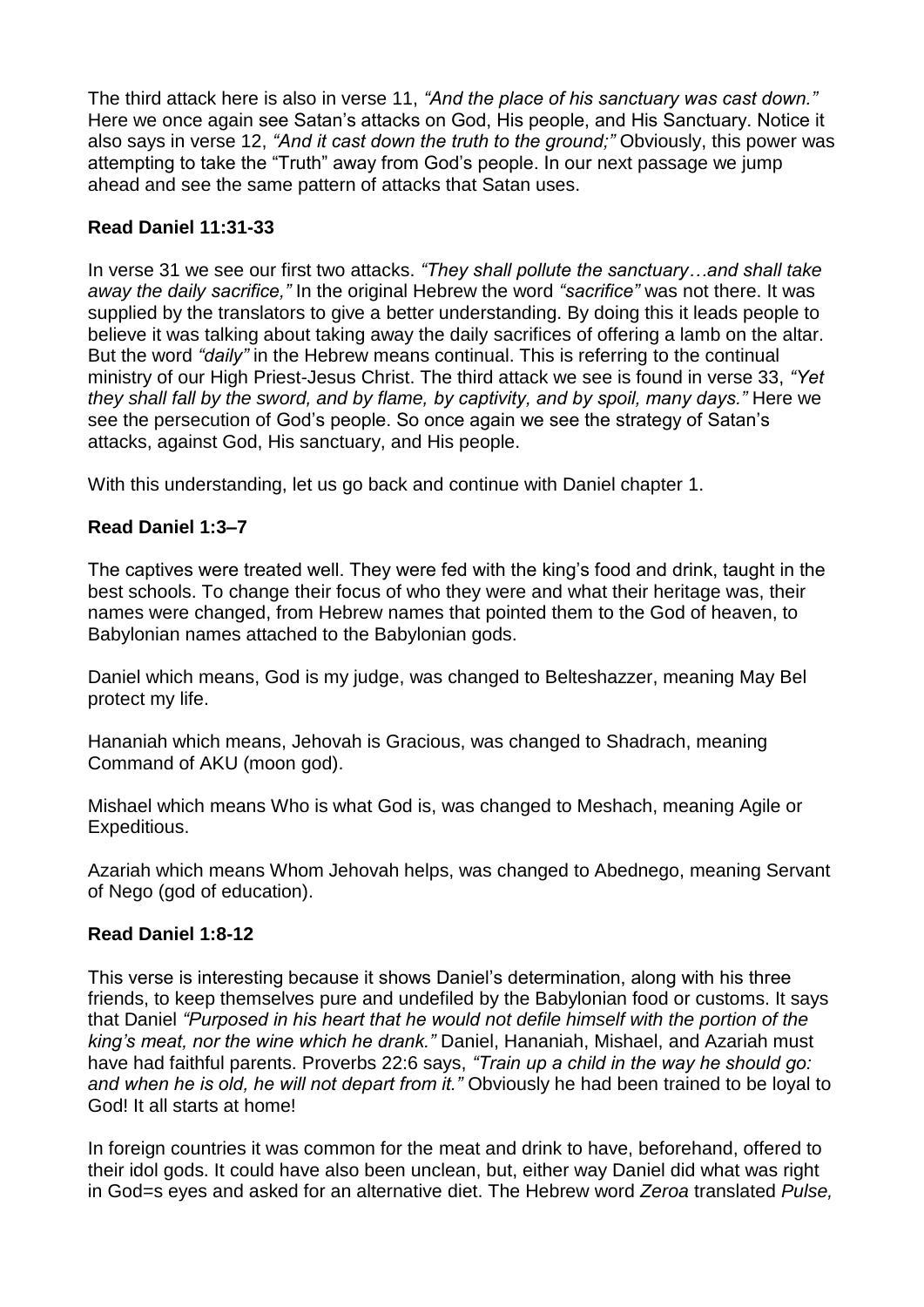*(vs.13)* is built on the same root as the word *Seed* in the record of Creation, where it mentions *every herb seeding seed,* and again, the *fruit of a tree seeding seed.* Gen. 1:29.

*This makes it clear that Daniel's request included grains, legumes, fruits, and vegetables a vegetarian diet of good variety, together with good clean water.* Daniel and his three friends stood faithful to God through this trial, when others went along with the orders, not wanting to make a wave.

## **Read Romans 12:1**

This verse tells us to *"Present your bodies a living sacrifice, holy, acceptable unto God."* It is a proven fact that people are what they eat! We live in a world that is focused on living for yourself and self-gratification. Yet the bible tells us in 1 Corinthians 10:31, *"Whether therefore ye eat, or drink, or whatsoever ye do, do all to the glory of God."* And in 1 Corinthians 6:19-20, *"Know ye not that your body is the temple of the Holy Ghost which is in you, which ye have of God, and ye are not your own? For ye are bought with a price: therefore glorify God in your body, and in your spirit, which are God's."* Even today God desires that we glorify God, through our temple (our body), which means we need to be careful what we put into our bodies, so we can be strong and healthy like Daniel and his three friends were.

### **Read Daniel 1:13-20**

Have you ever gone on a diet? How much of a difference does ten days make? Not very much, yet because of their faithfulness to God, He blessed their health and also gave them *"Knowledge and skill in all learning and wisdom." "In all matters of wisdom and understanding, that the king enquired of them, he found them ten times better than all the magicians and astrologers that were in all his realm."* God wants to bless His people today if they would follow the health principles He shows us in the Bible.

#### **Read John 17:17**

We are sanctified through the Truth. The Bible is our roadmap to discover what God's will is for our lives. Within the Bible we find principles that can guide every aspect of our life.

#### **Read Daniel 1:21**

Because of his faithfulness, Daniel is able to be alive when Cyrus, king of Persia, issue the decree to restore and build Jerusalem and the temple. Daniel is an example of what God=s people must be at the end of time. They must be willing to be faithful to the truths of God=s Word, regardless of life, position, or money!

#### **Read Daniel 12:1-3 & 13**

In the end God's people come out of captivity, and they are ultimately vindicated in the resurrection of the Just.

#### **Summary:**

When Nebuchadnezzar attacks God's Holy City and the Sanctuary, he tries to subvert God's people and His truth. Daniel and his friends stayed true to God, and God blessed them with wisdom and understanding of visions and dreams. Through the experience of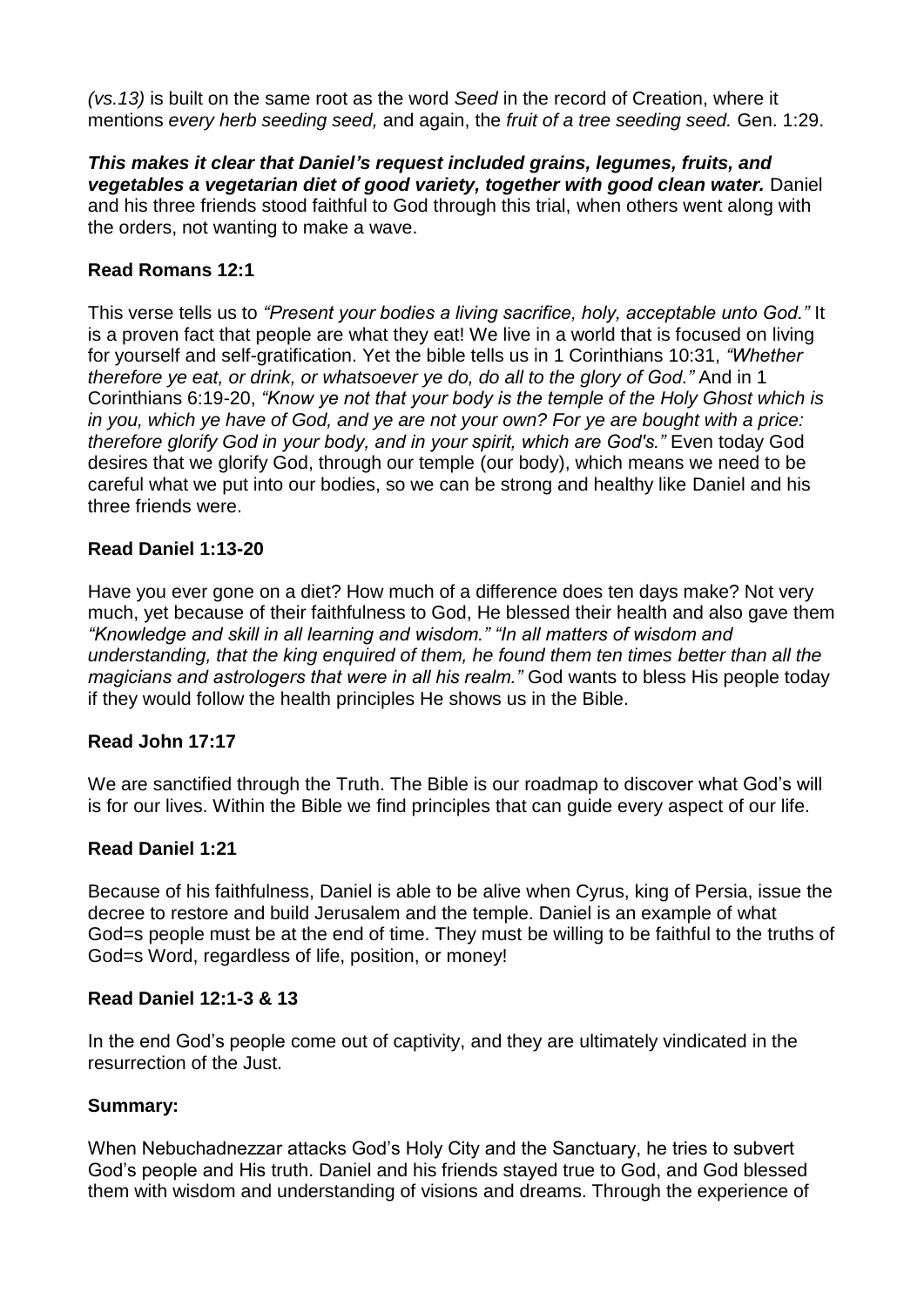Daniel, God gives an example for His people in the last days. We are able to understand the prophecies **only** when we surrender our wills to God in obedience to His Word.

# **More studies for this generation**

As a background for studying the book of Daniel, this lesson reviews God's glorious purpose for Israel as His chosen people in Old Testament times, the situation that made the Babylonian exile necessary, and God's purpose in it. Attention is also given to His choice of Daniel to be Heaven's ambassador at the court of Babylon, and to be the 'recipient of timely messages for His people, upon their return from exile and during future generations. Understanding what the visions and the: words of Gabriel meant to Daniel and his contemporaries, we may discern in them a new vividness and beauty, and thus be better prepared to gather from them their deeper lessons for ourselves today. (See Thoughts From the Mount of Blessing, page 1.)

# **A Glorious Opportunity**

1. To what unique privilege and favoured role did God call Israel of old? Ex. 19:3-8; Deut. 7:6.

At Mount Sinai God invited Israel as a nation to enter into a special covenant relationship with Him. They accepted Him as their sovereign ruler and promised to be His people and to cooperate with His purposes for them. "From a race of slaves the Israelites had been exalted above all peoples, to be the peculiar treasure of the King of kings."-- Patriarches and Prophets, page 314.

"They entered into a solemn covenant with God, pledging themselves to accept Him as their ruler, by which they became, in a special sense, the subjects of His authority."—Ibid., p. 303.

2. What unique blessings did God promise Israel through the covenant relationship? Deut. 28:2-13. See also 4:6; 7:12-15; 8:17, 18; 30:9.

God purposed to make Israel an example of the infinite superiority of the way of life that He, as man's Creator, had ordained—a living demonstration that in cooperation with Him man can attain to the loftiest heights of which he is capable, and find supreme happiness. To this end God purposed to bless His people with perfect health, vigorous intellect, and superior vocational skills. As a result, they would enjoy the highest standard of living of any nation and become, in every way, the greatest nation on the face of the earth. He would instruct them as to how they might attain these objectives, and they on their part were to cooperate with His wise instructions. To their best efforts God promised to add Heaven's richest blessing, and in life and character they were to reflect His principles to the world. See Christ's Object Lessons, pages 288, 289 Patriarchs and Prophets, page 378.

3. What conditions did God attach to the covenant privilege and blessings? What did He expect in return? Deut. 28:1, 2, 13; 14. See also Deut. 4:9; Jer. 18:7-10.

As with all of God's promises and warnings, the covenant blessings were conditional upon Israel's cooperation. Again and again we find the word "if" attached to the promised blessings. "It should be remembered that the promises and the threatenings of God are alike conditional." —Evangelism, page 695.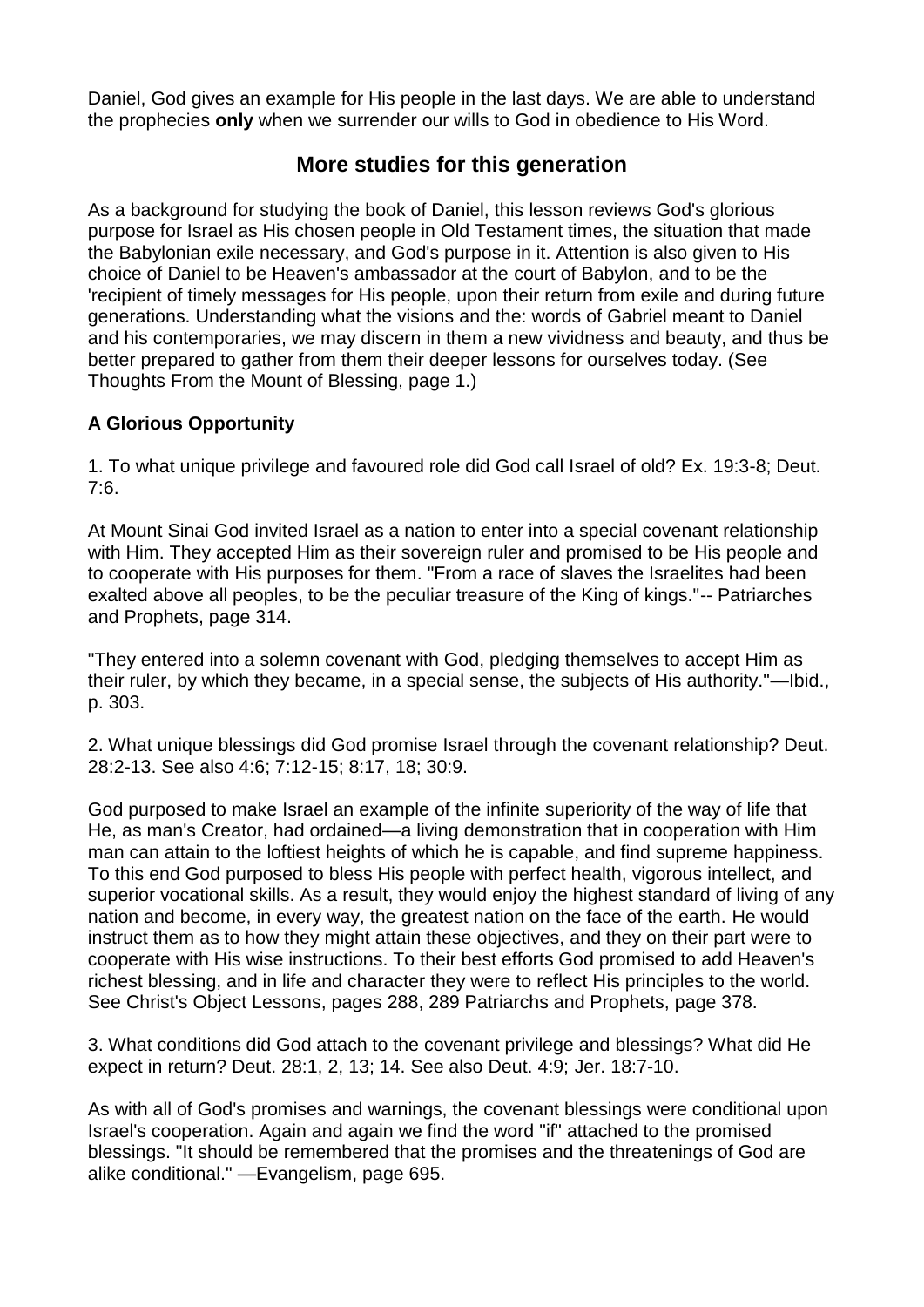4. What sacred trust accompanied the covenant privileges and blessings? Gen. 22:18; Deut. 28:10. See also Deut. 4i6, 7.

"God had separated them from the world, that He might commit to them a sacred trust. He had made them the depositaries of His law, and He purposed, through them, to preserve among men the knowledge of Himself. Thus the light of Heaven was to shine out to a world enshrouded in darkness, and a voice was to be heard appealing to all peoples to turn from their idolatry to serve the living God." --Patriarchs and Prophets, page 314.

## **A Dismal Failure**

5. What unique opportunity did Israel have for knowing and cooperating with God's infinite purpose for them as a nation? Rom. 3:1, 2; Jet. 35:15.

In the priceless gift of Holy Writ, God entrusted His people with the key to heaven's treasure-house' of wisdom and knowledge. As they cooperated with His revealed word, they would realize the most amazing progress in all lines of life and endeavour. "To this people were committed the oracles of God. They were hedged about by the precepts of His law, the everlasting principles of truth, justice, and purity. Obedience to these principles was to be' their protection, for it would save them from destroying themselves by sinful practices."—Christ's Object Lessons, pages 287, 288.

6. By what picturesque parable did Isaiah illustrate Israel's favoured role in Old Testament times? Isa. 5:1, 2; 27:6.

"In obedience to His moral law the hearts of the people were to reflect the attributes of His character."—Christ's Object Lessons, page 289.

"This was the fruit that God desired from His people. In the purity of their characters, in the holiness of their lives, in their mercy and loving-kindness and compassion, they were to show that 'the law of the Lord is perfect, converting the soul.' Ps. 19:7."—Ibid., p. 286.

"God desired to make of His people Israel a praise and a glory. Every spiritual advantage was given them. God withheld from them nothing favourable to the formation of character that would make them representatives of Himself."—Ibid., p. 288.

7. How did Israel respond to God's purpose for them as a nation, and to what crisis did this course of action eventually lead? Isa. 5:2-7; Ezek. 22: 23-31.

Instead of the mature fruit of character God sought from His people, they brought forth the same corrupt fruit as the nations about them. Occasional efforts at reform proved to be feeble and transitory, and as the centuries passed the nation lapsed ever deeper into the darkness of apostasy. "From the time of their entrance to the land of Canaan, they departed from the commandments of God, and followed the ways of the heathen. It was in vain that God sent them warning by His prophets. In vain they suffered the chastisement of heathen oppression. Every reformation was followed by deeper apostasy."—The Desire of Ages, page 28.

Again and again God warned His people that the result of continued disobedience would be exile from their homeland. These warnings were fulfilled when Nebuchadnezzar overturned the kingdom of Judah and carried the Jews captive to Babylon.